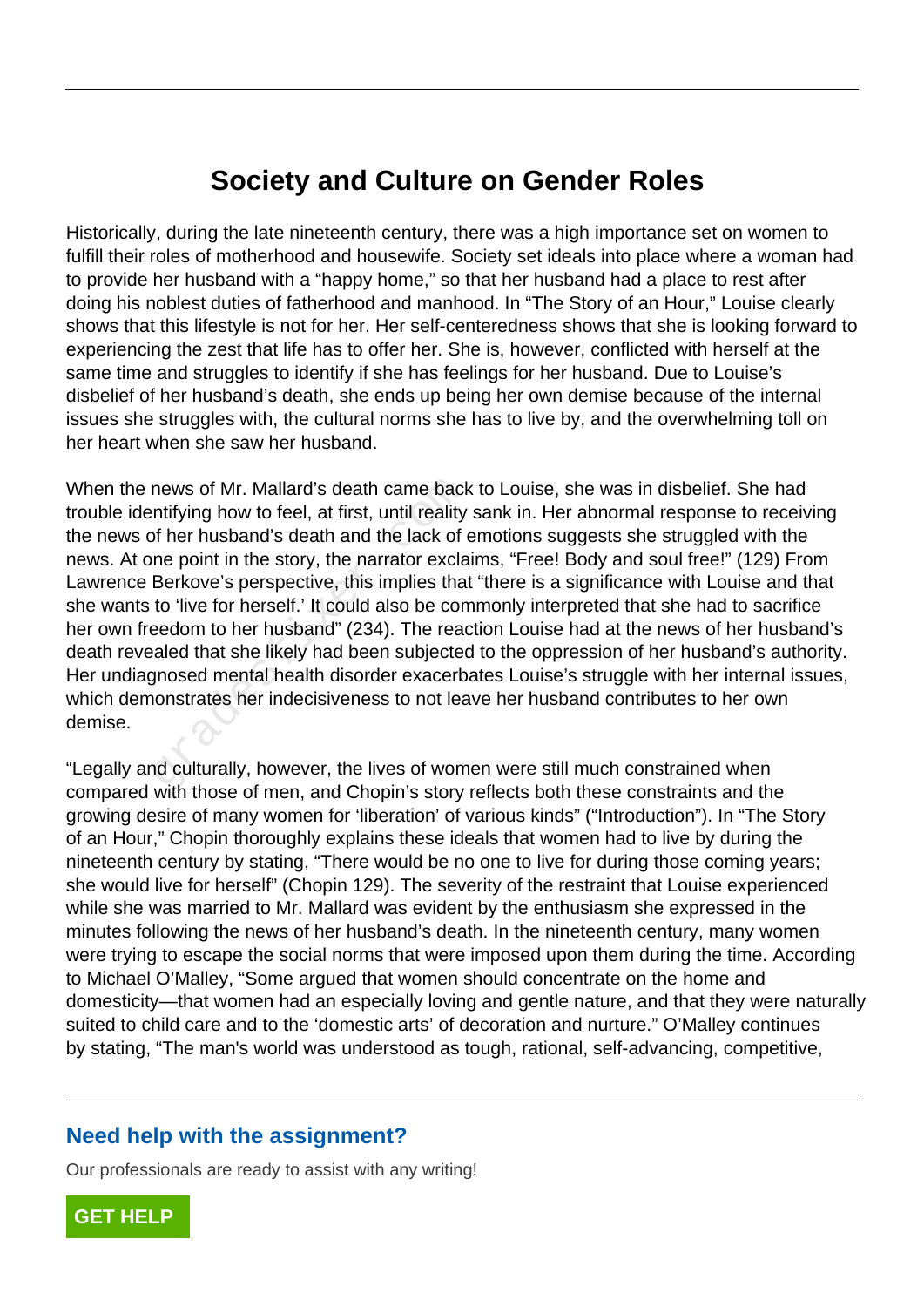and harsh, and the woman's world was soft, irrational, emotional, self-sacrificing and loving." The stigma women faced during the nineteenth century contributed to why Louise felt like she had no control during the duration of her marriage to Mr. Mallard. Because the nineteenth century was viewed as a "man's world," the lack of worth that a woman's role played in society led to the death of Louise.

Near the end of the story, Chopin reveals that Louise's husband all along was not dead. Chopin mentions, "[Someone] was opening the front door with a latch key. It was Brently Mallard who entered, a little travel-stained, composedly carrying his gripsack and umbrella. He had been far from the scene of the accident, and did not even know there had been one" (Chopin 130). When Brently Mallard walked in the door, Richard tried to shield him from Louise. Unfortunately, Richard was too late. According to the doctors, Louise had passed away "of heart disease—of joy that kills" (130). Chopin's description of the moment that Louise finds out her husband is not dead after all implies how serious Louise had taken the news. During the duration of Louise's marriage to Mr. Mallard, Louise dealt with a lot of emotional highs and lows, which likely led to her development of heart disease.

The oppression Louise experienced during the nineteenth century played a role in her inability to speak up for herself. Louise likely dealt with an undiagnosed mental health disorder because of the stigma that women faced during the time period. Louise's underlying heart disorder added to the shock she experienced when she saw her husband. The contributing factors that ultimately led to Louise's own demise are: the internalization of her personal issues, the cultural standards, the development of her heart disease, the overwhelming news of her husband's supposed death, and the shock she experienced when she saw him alive led to her experiencing a heart attack. b Ther development of heart disease.<br>
ssion Louise experienced during the ni<br>
p for herself. Louise likely dealt with ar<br>
ma that women faced during the time p<br>
he shock she experienced when she said to Louise's own demise

Works Cited

Berkove, Lawrence L. "Fatal Self-Assertion in Kate Chopin's the Story of an Hour." American Literary Realism 32.2 (Winter 2000): 152-158. Rpt. in Twentieth-Century Literary Criticism. Ed. Janet Witalec. Vol. 127. Detroit: Gale, 2002. 20th Century Literature Criticism Online. Web. 15 Nov. 2016.

Chopin, Kate. "The Story of an Hour." Portable Literature Reading, Reacting, Writing. Ed. Kirszner and Mandell. 9th ed. Massachusetts: Cengage Learning, 2015. 128-130. Print.

"Introduction to Literary Context: American Short Fiction." Literary Reference Center Plus. N.p.,

## **Need help with the assignment?**

Our professionals are ready to assist with any writing!